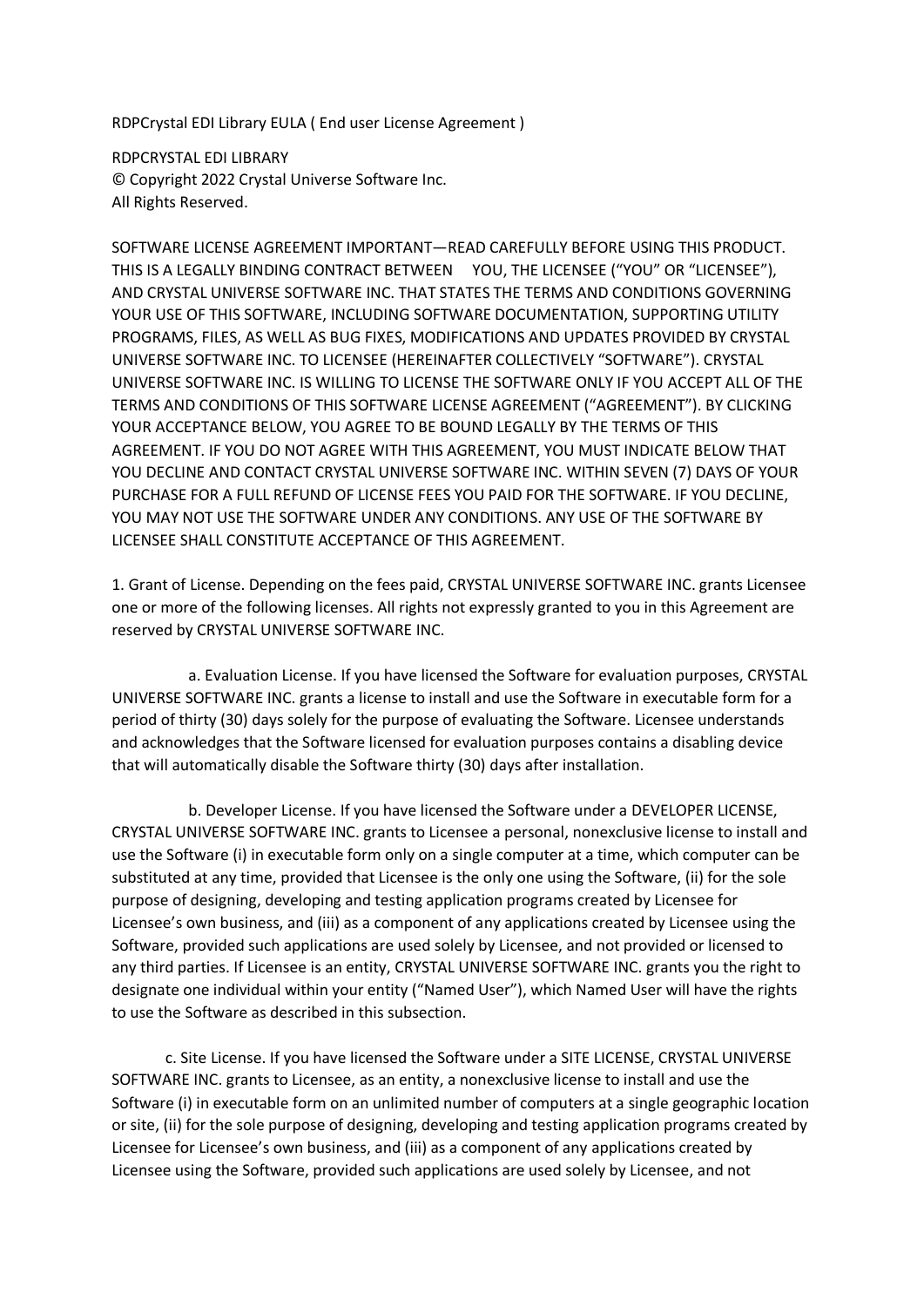provided or licensed to any third parties.

 d. Enterprise License. If you have licensed the Software under an ENTERPRISE LICENSE, CRYSTAL UNIVERSE SOFTWARE INC. grants to Licensee, as an entity, a nonexclusive license to install and use the Software (i) in executable form on an unlimited number of computers at multiple geographic locations or sites throughout Licensee's enterprise based on the number of enterprise server licenses purchased, (ii) for the sole purpose of designing, developing and testing application programs created by Licensee for Licensee's own business or for distribution to third parties, and (iii) as a component of any applications created by Licensee using the Software for distribution to third parties. License must restrict third party licensees of Licensee's applications from further redistribution of any component of the Software in Licensee's applications. Furthermore, Licensee may not distribute any application, program or file which includes, is created from, or otherwise incorporates portions of the Software, if such application, program or file is a general purpose development tool, library or component, or is otherwise generally competitive with or a substitute for the Software.

2. License Restrictions. The license provided by CRYSTAL UNIVERSE SOFTWARE INC. is a nonexclusive, non-transferable license, subject to the following restrictions. You may not, nor permit any party to: (i) use the Software for the benefit of any third party, including without limitation, in an outsourcing or timesharing arrangement, or in the operation of a service bureau; (ii) sell, lease, sublicense, distribute or otherwise transfer the Software to any person, firm, or entity; (iii) modify or prepare derivative works of the Software; or (iv) translate, decompile, disassemble or reverse engineer the Software. The Software includes significant elements, including its algorithms and logic, which CRYSTAL UNIVERSE SOFTWARE INC. has maintained as confidential and constitute trade secrets and confidential information of CRYSTAL UNIVERSE SOFTWARE INC. You agree to keep confidential and use your best efforts to prevent and protect the contents of the Software from unauthorized disclosure or use.

3. Proprietary Rights. This is a license agreement and NOT an agreement for sale. You acknowledge and agree that, as between you and CRYSTAL UNIVERSE SOFTWARE INC., the Software and all worldwide Intellectual Property Rights that are embodied in, related to, or represented by the Software, are the sole and exclusive property of Crystal. The term "Intellectual Property Rights" means the rights under patent, trademark, copyright and trade secret laws, and any other intellectual property or proprietary rights recognized in any jurisdiction worldwide, including moral and similar rights. You shall not delete, alter, cover or distort any copyright, trademark or other proprietary rights notices or identifying logos, icons or other markings placed by CRYSTAL UNIVERSE SOFTWARE INC. on or in the Software, web page, template or other output of the Software, and shall ensure that all such notices, logos, icons or other markings are reproduced on all copies of the Software or any web page, template or other output of the Software.

4. Disclaimer of Warranty. THE SOFTWARE IS FURNISHED TO LICENSEE "AS IS" WITHOUT ANY WARRANTY WHATSOEVER, INCLUDING WARRANTY OF TITLE OR PERFORMANCE. CRYSTAL UNIVERSE SOFTWARE INC. makes no representations or warranties that the operation of the Software will be uninterrupted or error free or that it will produce the results desired by Licensee. CRYSTAL UNIVERSE SOFTWARE INC. does not agree to provide any modifications, enhancements, improvements, corrections or bug fixes to the Software, even if errors in the Software are reported to Crystal. CRYSTAL UNIVERSE SOFTWARE INC. HEREBY DISCLAIMS ALL WARRANTIES, EXPRESS OR IMPLIED, INCLUDING, WITHOUT LIMITATION, ANY WARRANTIES OF MERCHANTABILITY, FITNESS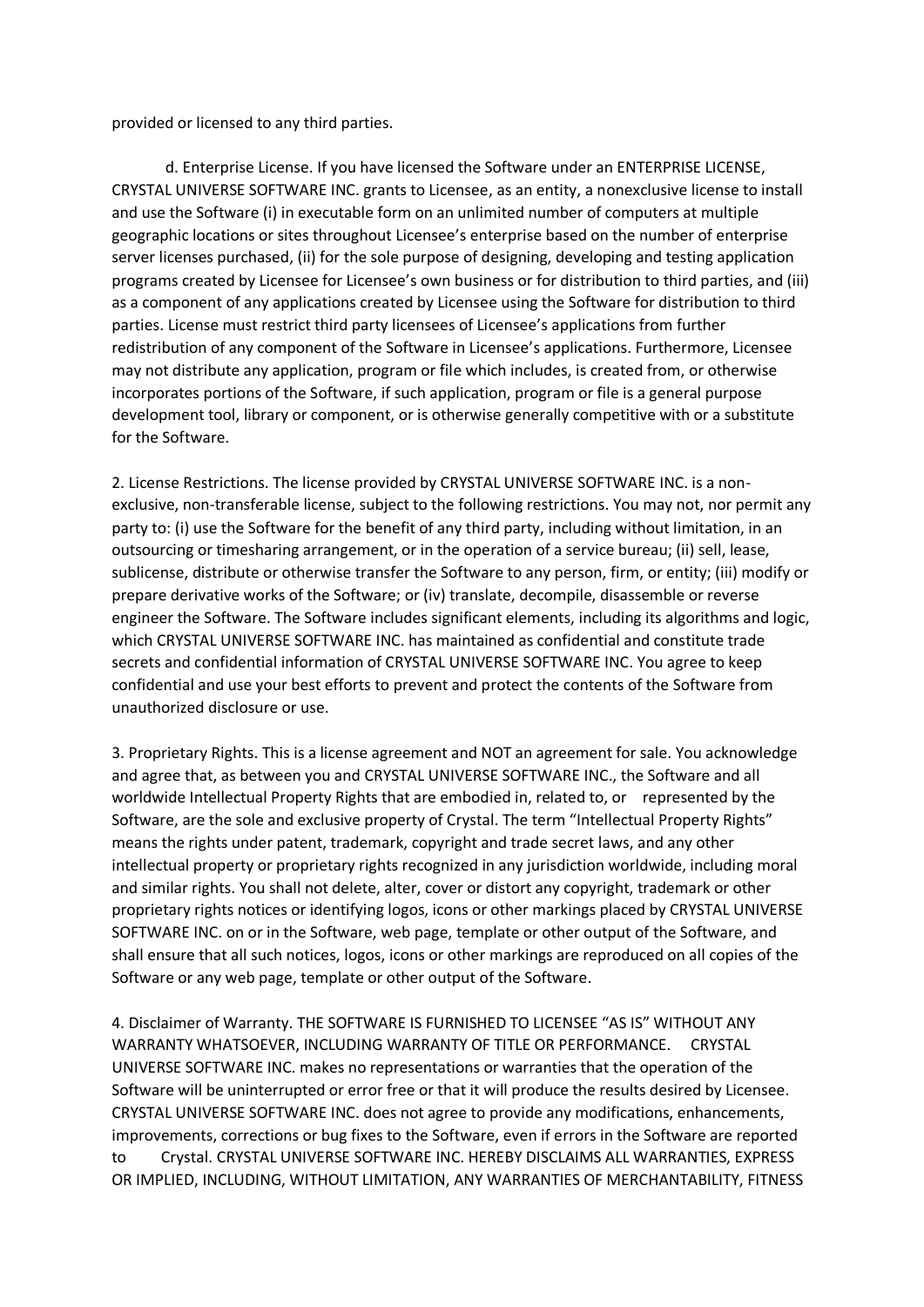FOR A PARTICULAR PURPOSE, NON-INFRINGEMENT, TITLE, PERFORMANCE AND THE PROVISION OF OR FAILURE TO PROVIDE SUPPORT SERVICES.

5. Limitation of Liability. IN NO EVENT WILL CRYSTAL UNIVERSE SOFTWARE INC. BE LIABLE TO YOU OR ANY THIRD PARTY FOR ANY INDIRECT, PUNITIVE, SPECIAL, INCIDENTAL OR CONSEQUENTIAL DAMAGES (INCLUDING LOST PROFITS AND LOSS OF PRIVACY), UNDER CONTRACT, TORT OR ANY OTHER LEGAL THEORY OR CAUSE OF ACTION, EVEN IF CRYSTAL UNIVERSE SOFTWARE INC. HAS BEEN ADVISED OF THE POSSIBILITY OF SUCH DAMAGES. CRYSTAL UNIVERSE SOFTWARE INC.'S ENTIRE LIABILITY TO YOU AND YOUR EXCLUSIVE REMEDY UNDER THIS AGREEMENT SHALL BE LIMITED TO THE LICENSE FEE PAID FOR THE SOFTWARE. NO ACTION OR CLAIM RELATING TO THIS AGREEMENT OR THE SOFTWARE MAY BE INSTITUTED MORE THAN ONE (1) YEAR AFTER THE EVENT GIVING RISE TO SUCH ACTION OR CLAIM.

6. Support and Maintenance. Technical support as well as software updates, upgrades and any new added components are provided free of charge for a period of (1) year beginning from the initial date of purchase of the Software. After this period has expired you can purchase a new subscription.

## 7.

Term and Termination. The term of the license grant shall be perpetual. Notwithstanding the foregoing, CRYSTAL UNIVERSE SOFTWARE INC. may terminate this Agreement if you fail to comply with any terms and conditions. In such event, you must cease using the Software and destroy all copies, including components, of the Software. This Agreement shall automatically terminate upon your failure to comply with any of its terms or if you voluntarily terminate the Agreement, provided you notify CRYSTAL UNIVERSE SOFTWARE INC. and destroy all copies, including components, of the Software.

## 8.

## General

 a. Export Restrictions. Licensee agrees that Licensee will not export or re-export the Software outside of the United States to any individual, business, third party, or other entity, or to any country subject to United States export restrictions. Furthermore, any Licensee who receives the Software outside the United States agrees not to re-export the Software except as permitted by laws of the United States. If you intend to export (or re-export), directly or indirectly, the Software or related technical data, it is your responsibility to assure compliance with U.S. and other applicable governmental export control laws and, if appropriate, to secure any required export licenses or approvals in your own name. You are also responsible for the accuracy and completeness of any information or certification you provide for purposes of export control compliance.

 b. U.S. Government Rights. If you are obtaining Software on behalf of any part of the United States Government, the Software shall be deemed "commercial Software" and "commercial computer Software documentation," respectively, pursuant to DFAR Section 227.7202 and FAR Section 12.212, as applicable. Any use, modification, reproduction, release, performance, display or disclosure of the Software shall be governed solely by the